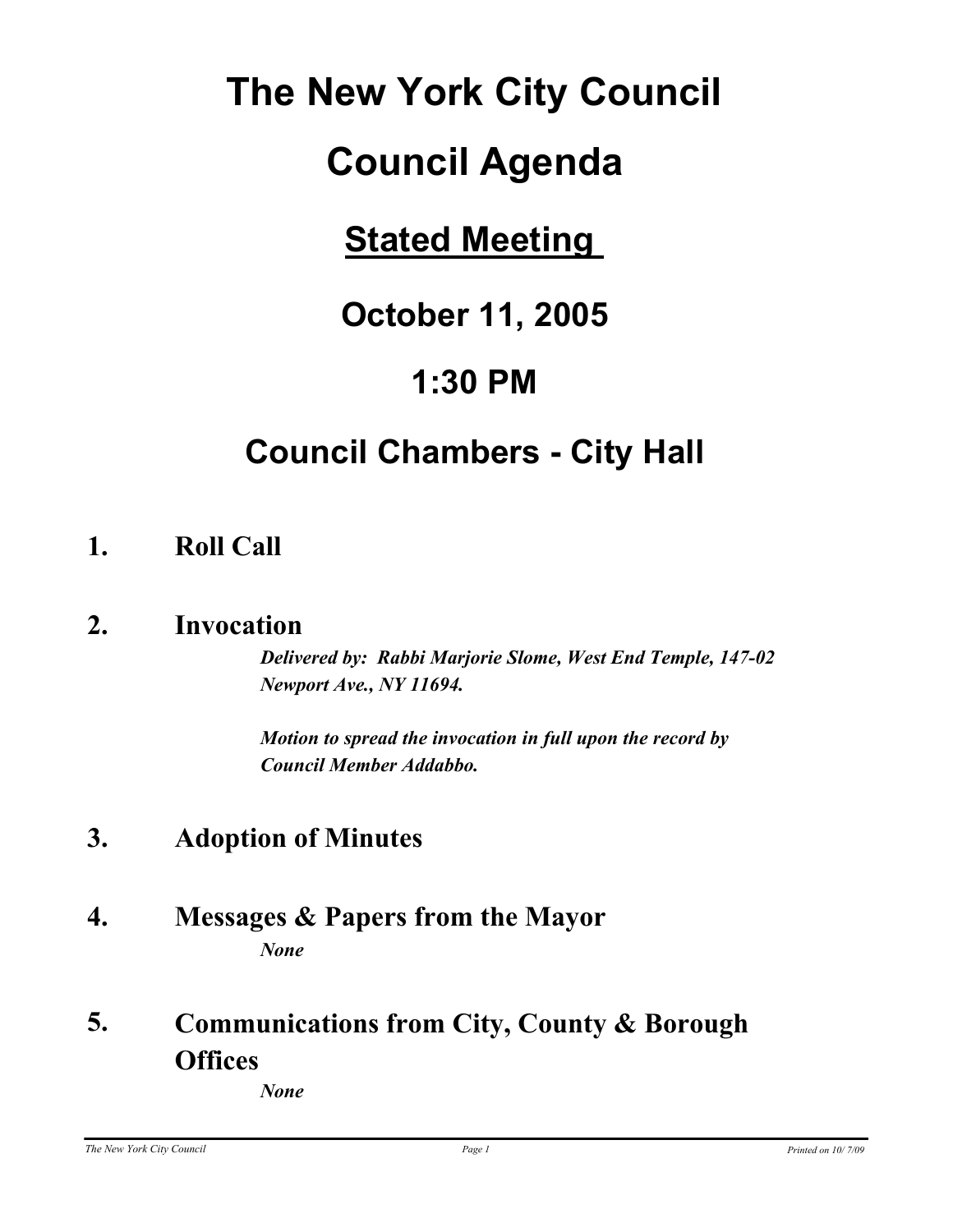| 6.              | <b>Petitions and Communications</b><br><b>None</b>                                                                                                                                                       |
|-----------------|----------------------------------------------------------------------------------------------------------------------------------------------------------------------------------------------------------|
| 7.              | <b>Land Use Call-Ups</b><br><b>None</b>                                                                                                                                                                  |
| 8.              | <b>Communication from the Speaker</b>                                                                                                                                                                    |
| 9.              | <b>Discussion of General Orders</b>                                                                                                                                                                      |
| 10.             | <b>Reports of Special Committees</b><br><b>None</b>                                                                                                                                                      |
| 11.             | <b>Reports of Standing Committees</b>                                                                                                                                                                    |
|                 | <b>Report of the Committee on Education</b>                                                                                                                                                              |
| Int 0464-2004-A | Provision of language assistance services.                                                                                                                                                               |
|                 | A Local Law to amend the administrative code of the city of<br>New York, in relation to the provision of language assistance<br>services by the Department of Education.<br><b>Amended and Laid Over</b> |

### **Report of the Committee on Finance**

**Int 0692-2005 Amend the district plan of the Metrotech Area business improvement district.**

A Local Law to amend the administrative code of the city of New York, in relation to amending the district plan of the Metrotech Area business improvement district to change the method of assessment upon which the district charge is based.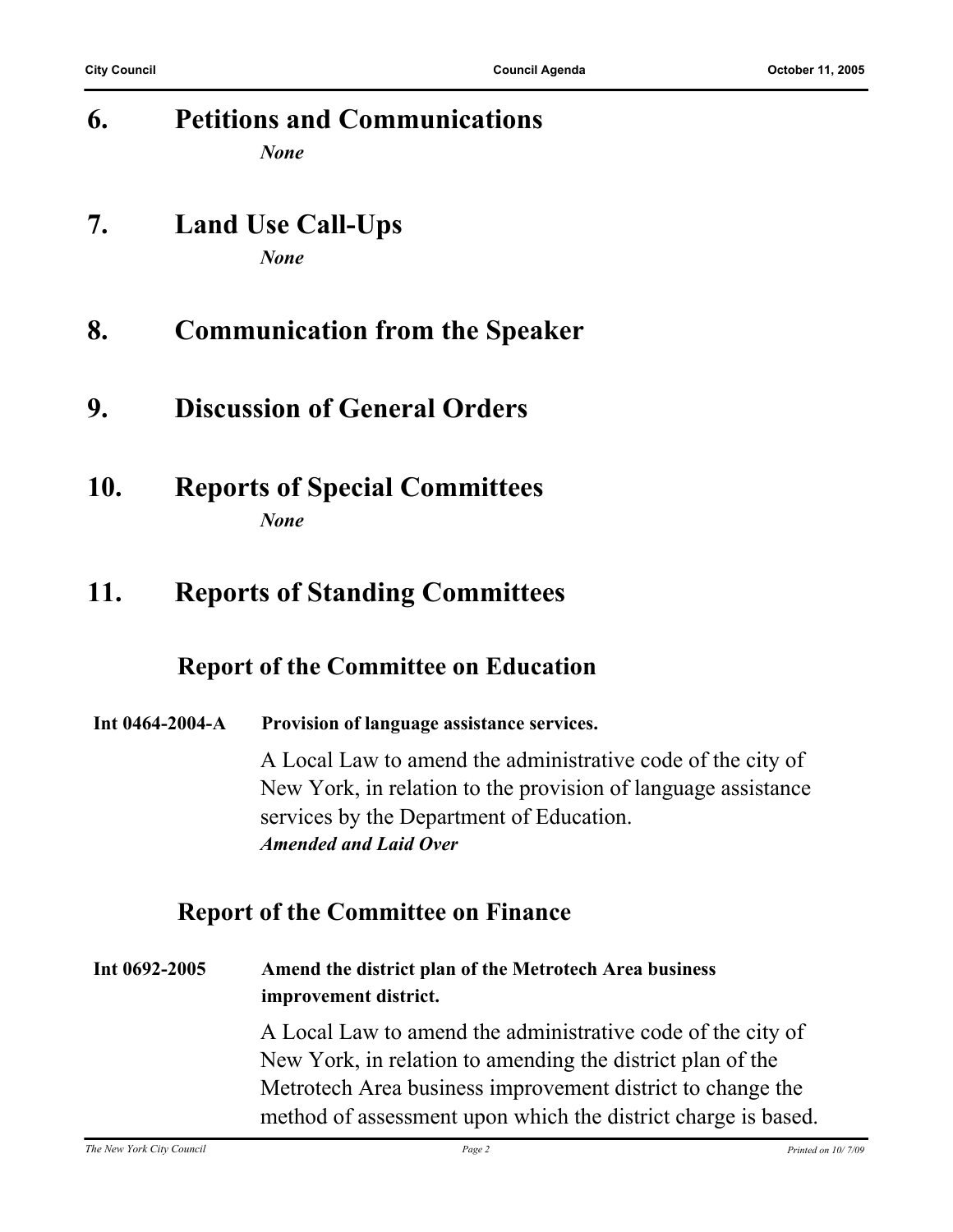#### *Coupled on GO*

| Int 0669-2005 | Suspending the activation of parking meters on Sundays.                                                                                                                                                   |  |
|---------------|-----------------------------------------------------------------------------------------------------------------------------------------------------------------------------------------------------------|--|
|               | A Local Law to amend the administrative code of the city of<br>New York, in relation to suspending the activation of parking<br>meters on Sundays.<br>Coupled on GO                                       |  |
| M 0665-2005   | Mayor's Veto Message of Int. No. 669, Suspending the<br>activation of parking meters on Sundays.                                                                                                          |  |
|               | Communication for the Mayor - Mayor's veto and disapproval<br>message of Introductory Number 669, in relation to<br>suspending the activation of parking meters on Sundays.<br><b>Coupled to be Filed</b> |  |

#### **Report of the Committee on Health**

#### **Int 0468-2004-A Assessing a fee in certain service industries in order to establish a city program to provide health care for workers.**

A Local Law to amend the administrative code of the city of New York, in relation to requiring employers in the grocery industry to make prevailing health care expenditures on behalf of their employees. *Coupled on GO*

**M 0671-2005 Mayor's Veto of Int. No. 468-A - Assessing a fee in certain service industries in order to establish a city program to provide health care for workers.**

> Communication for the Mayor - Mayor's veto and disapproval message of Introductory Number 468-A, in relation to requiring employers in the grocery industry to make prevailing health care expenditures on behalf of their employees. *Coupled to be Filed*

#### **Report of the Committee on Land Use**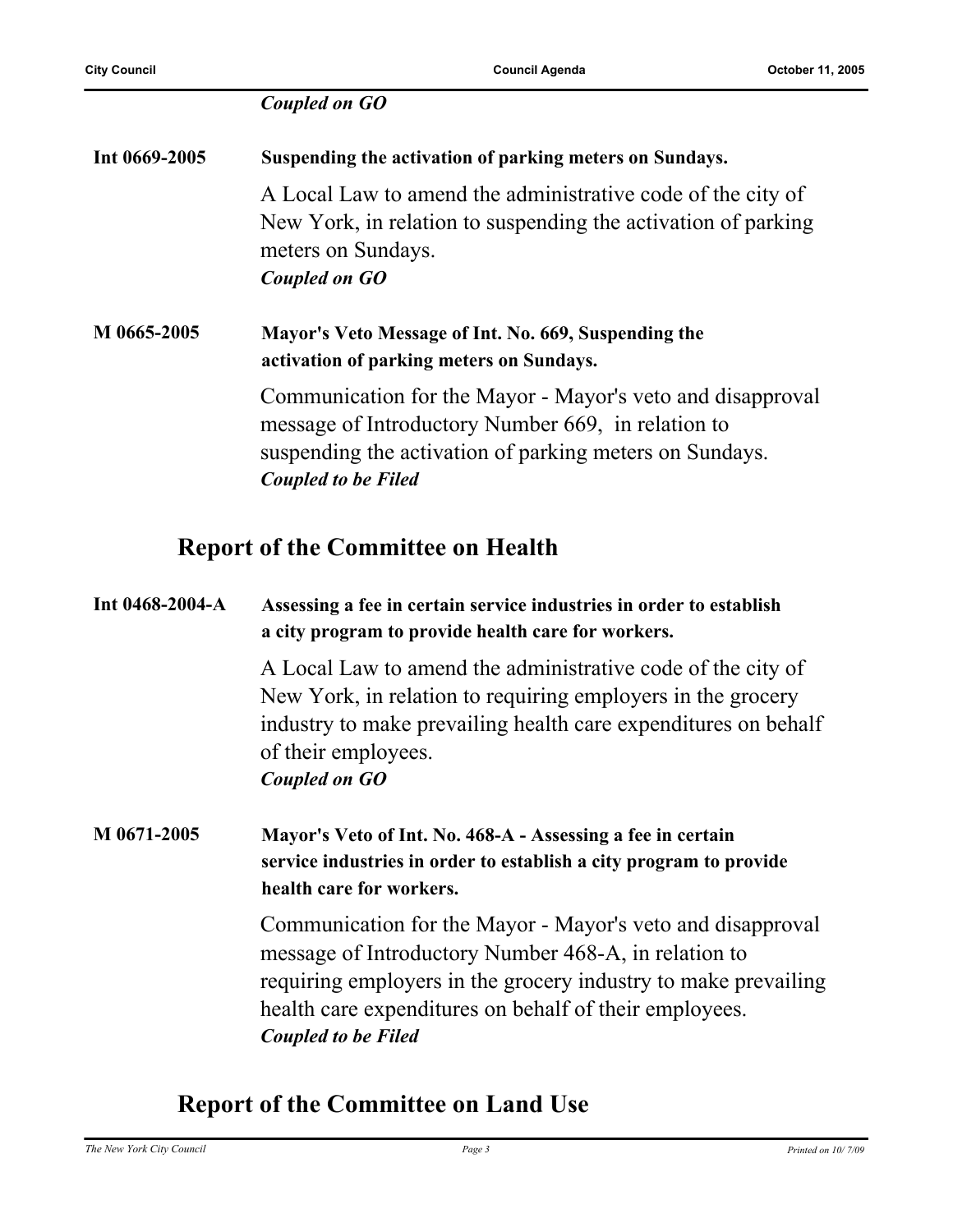| Res 1200-2005 | LU 544 - ULURP, Commercial Overlay Elimination, Staten<br><b>Island (050453ZMR)</b>                                                                                                                                                                                                                                                                                                                                                                |  |  |
|---------------|----------------------------------------------------------------------------------------------------------------------------------------------------------------------------------------------------------------------------------------------------------------------------------------------------------------------------------------------------------------------------------------------------------------------------------------------------|--|--|
|               | Resolution approving the decision of the City Planning<br>Commission on ULURP No. C 050453 ZMR, a Zoning Map<br>change $(L.U. No. 544)$ .<br><b>Coupled on GO</b>                                                                                                                                                                                                                                                                                  |  |  |
| Res 1201-2005 | LU 545 - ULURP, Commercial Overlay Elimination, Staten<br><b>Island (050454ZMR)</b>                                                                                                                                                                                                                                                                                                                                                                |  |  |
|               | Resolution approving the decision of the City Planning<br>Commission on ULURP No. C 050454 ZMR, a Zoning Map<br>change $(L.U. No. 545)$ .<br><b>Coupled on GO</b>                                                                                                                                                                                                                                                                                  |  |  |
| LU 0546-2005  | ULURP, Commercial Overlay Elimination, Staten Island<br>(050455ZMR)                                                                                                                                                                                                                                                                                                                                                                                |  |  |
|               | Uniform Land Use Review Procedure application no. 050455<br>ZMR, pursuant to $\S197$ -c and $\S197$ -d of the New York City<br>Charter, concerning changes to the zoning map, Borough of<br>Staten Island, Council District nos. 49,50,51.<br><b>Approved with Modifications and Referred to the City Planning</b><br><b>Commission pursuant to Rule 11.70(b) of the Rules of the</b><br>Council and Section 197-(d) of the New York City Charter. |  |  |
| Res 1202-2005 | LU 548 - ULURP, Morris Park Rezoning, Bronx (050442ZMX)                                                                                                                                                                                                                                                                                                                                                                                            |  |  |
|               | Resolution approving the decision of the City Planning<br>Commission on ULURP No. C 050442 ZMX, a Zoning Map<br>change $(L.U. No. 548)$ .<br><b>Coupled on GO</b>                                                                                                                                                                                                                                                                                  |  |  |
| Res 1203-2005 | LU 550 - School Construction, Jamaica Ave. & Richmond St.,<br>Queens (Non-ULURP no. 20065023SCK)                                                                                                                                                                                                                                                                                                                                                   |  |  |
|               | Resolution approving the site plan for a primary/intermediate<br>public school facility to be located at the southwest corner of<br>Jamaica Avenue and Richmond Street in the Cypress Hills area                                                                                                                                                                                                                                                   |  |  |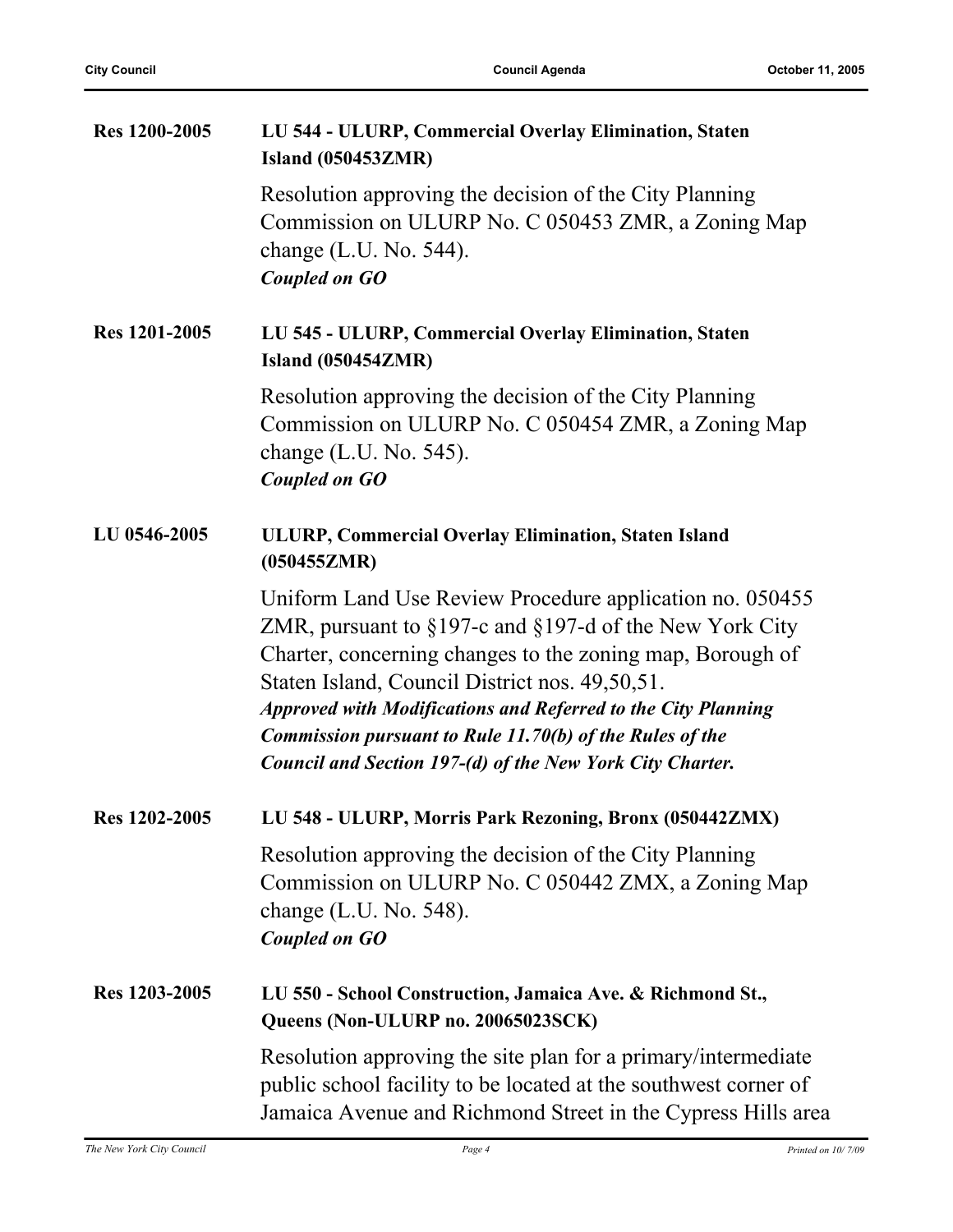|               | of Brooklyn (Block 4102, Lots 19, 27, 33, 35 and 36),<br>Brooklyn (Non-ULURP No. 20065023 SCK; L.U. No. 550).<br><b>Coupled on GO</b>                                                                                                                                                                                                                                                                                                                                                                                                                                                                            |
|---------------|------------------------------------------------------------------------------------------------------------------------------------------------------------------------------------------------------------------------------------------------------------------------------------------------------------------------------------------------------------------------------------------------------------------------------------------------------------------------------------------------------------------------------------------------------------------------------------------------------------------|
| Res 1204-2005 | LU 554 - ULURP, 871 and 875 East 179th St., Bronx<br>(C050527HAX)                                                                                                                                                                                                                                                                                                                                                                                                                                                                                                                                                |
|               | Resolution approving the decision of the City Planning<br>Commission on an application submitted by the Department of<br>Housing Preservation and Development, ULURP No. C<br>050527 HAX, approving the designation of 871 and 875 East<br>179th Street (Block 3123, Lots 77 and 76), as an Urban<br>Development Action Area, approving the project for the area<br>as an Urban Development Action Area Project, and approving<br>the disposition of such property to a developer selected by the<br>Department of Housing Preservation and Development (L.U.<br>No. 554; C 050527 HAX).<br><b>Coupled on GO</b> |
| Res 1205-2005 | LU 560 - UDAAP, 254 East 125th Street, Manhattan<br>(20065052HAM)                                                                                                                                                                                                                                                                                                                                                                                                                                                                                                                                                |
|               | Resolution approving an Urban Development Action Area<br>Project located at 254 East 125th Street (Block 1789/Lot 29),<br>Manhattan, and waiving the urban development action area<br>designation requirement and the Uniform Land Use Review<br>Procedure, pursuant to Sections 693 and 694 of the General<br>Municipal Law (L.U. No. 560; 20065052 HAM).<br><b>Coupled on GO</b>                                                                                                                                                                                                                               |
| Res 1206-2005 | LU 572 - ULURP, Far West Village Rezoning, Manhattan<br>(060006ZMM)                                                                                                                                                                                                                                                                                                                                                                                                                                                                                                                                              |
|               | Resolution approving the decision of the City Planning<br>Commission on ULURP No. C 060006 ZMM, a Zoning Map<br>change $(L.U. No. 572)$ .<br><b>Coupled on GO</b>                                                                                                                                                                                                                                                                                                                                                                                                                                                |
|               |                                                                                                                                                                                                                                                                                                                                                                                                                                                                                                                                                                                                                  |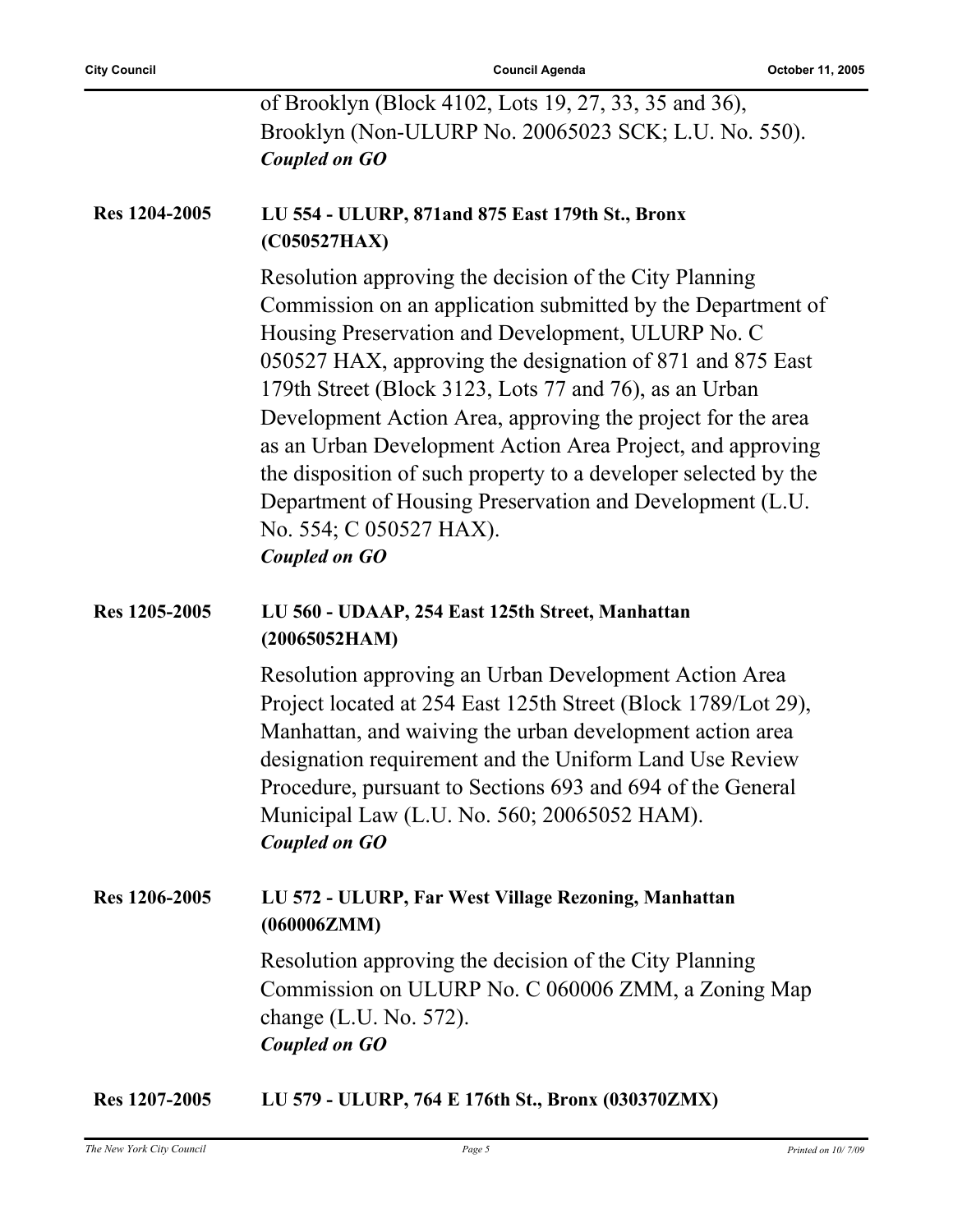|                      | Resolution approving the decision of the City Planning<br>Commission on ULURP No. C 030370 ZMX, a Zoning Map<br>change (L.U. No. 579).<br><b>Coupled on GO</b>                                                                                                                                                                                                                     |
|----------------------|------------------------------------------------------------------------------------------------------------------------------------------------------------------------------------------------------------------------------------------------------------------------------------------------------------------------------------------------------------------------------------|
| Res 1208-2005        | LU 580 - UDAAP, 81 West 172nd St., Bronx (20065057HAX)                                                                                                                                                                                                                                                                                                                             |
|                      | Resolution approving an Urban Development Action Area<br>Project located at 81 West 172nd Street (Block 2872/Lot<br>218), the Bronx, and waiving the urban development action<br>area designation requirement and the Uniform Land Use<br>Review Procedure, pursuant to Sections 693 and 694 of the<br>General Municipal Law (L.U. No. 580; 20065057 HAX).<br><b>Coupled on GO</b> |
| Res 1209-2005        | LU 584 - Sidewalk Cafe, 106-03 Metropolitan Ave., Queens<br>(20055640TCQ)                                                                                                                                                                                                                                                                                                          |
|                      | Resolution approving the petition for a revocable consent for<br>an unenclosed sidewalk café located at 106-03 Metropolitan<br>Avenue, Queens (20055640 TCQ; L.U. No. 584).<br><b>Coupled on GO</b>                                                                                                                                                                                |
| Res 1210-2005        | LU 602 - ULURP, 801 Neill Avenue, Bronx (20065071HAX)                                                                                                                                                                                                                                                                                                                              |
|                      | Resolution approving a motion to file pursuant to withdrawal<br>of an application for a Project located at 801 Neill Avenue<br>(Block 4290/Lot 8), the Bronx, pursuant to the Private<br>Housing Finance Law (L.U. No. 602; 20065071 HAX)<br><b>Coupled to be Filed Pursuant to Letter of Withdrawal</b>                                                                           |
| Res 1211-2005        | LU 603 - ULURP, Ocean Dreams, Brooklyn (050393ZMK)                                                                                                                                                                                                                                                                                                                                 |
|                      | Resolution approving the decision of the City Planning<br>Commission on ULURP No. C 050393 ZMK, a Zoning Map<br>change $(L.U. No. 603)$ .<br><b>Coupled on GO</b>                                                                                                                                                                                                                  |
| <b>Res 1212-2005</b> | LU 609 - ULURP, Riverdale on Hudson Rezoning, Bronx<br>(050480ZMX)                                                                                                                                                                                                                                                                                                                 |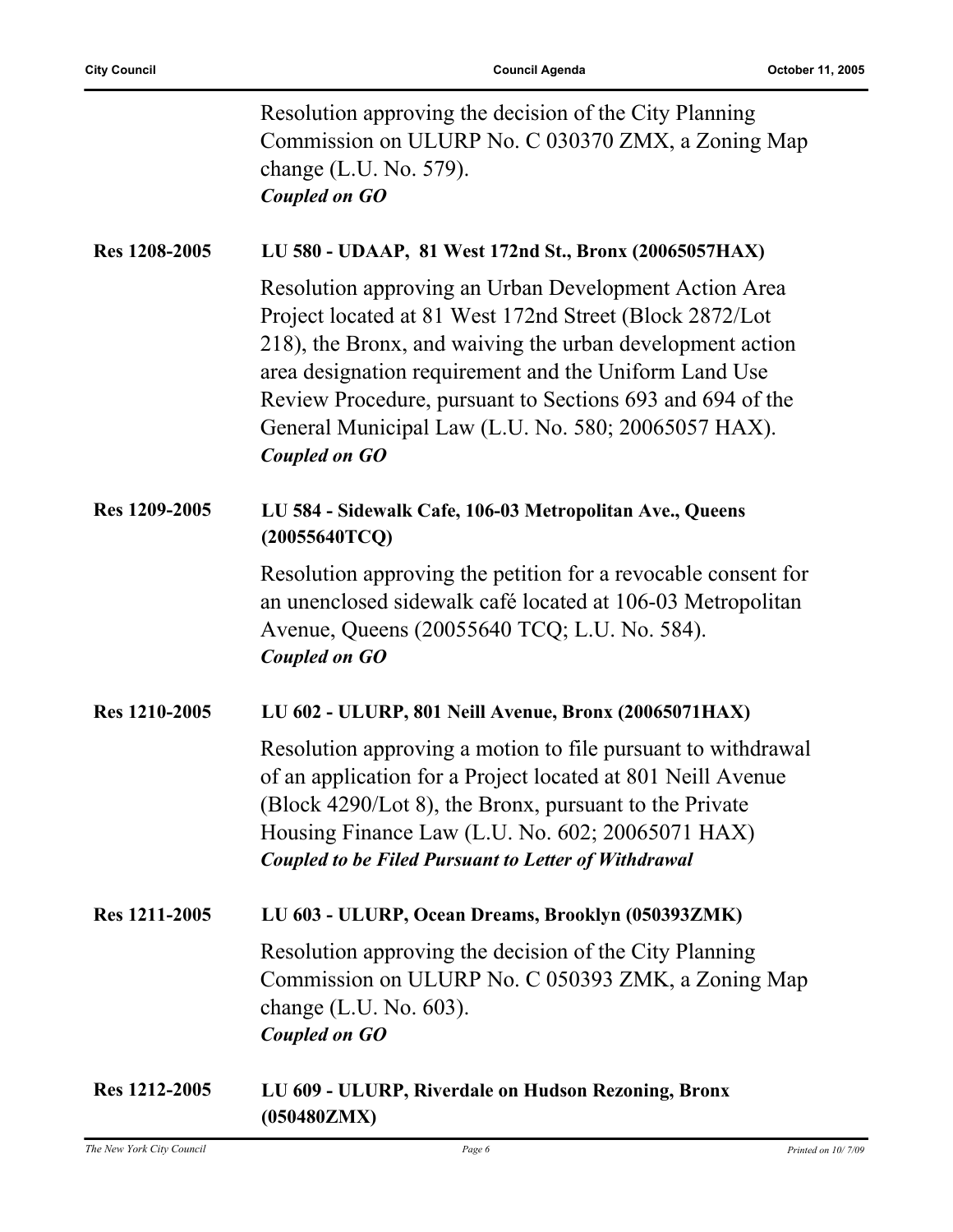Resolution approving the decision of the City Planning Commission on ULURP No. C 050480 ZMX, a Zoning Map change (L.U. No. 609). *Coupled on GO*

### **Report of the Committee on State and Federal Legislation**

#### **SLR 0143-2005 Suspend the sales and compensating use tax in Dec, Jan, Feb imposed on fuel oil.**

State Legislation Resolution requesting the New York State Legislature to pass a bill introduced by Senator Golden, S.5984, "AN ACT to amend the tax law, in relation to enabling a city of one million or more to suspend for December, January and February the sales and compensating use tax imposed on fuel oil used for residential heating purposes and natural gas used for residential purposes". *Preconsidered - Coupled on GO*

#### **Report of the Committee on Transportation**

| Int 0699-2005 | Licensing of stoop line stands contingent upon certification that<br>such stand does not obstruct pedestrian traffic.                                                                                                                            |  |  |
|---------------|--------------------------------------------------------------------------------------------------------------------------------------------------------------------------------------------------------------------------------------------------|--|--|
|               | A Local Law to amend the administrative code of the city of<br>New York, in relation to licensing of stoop line stands<br>contingent upon certification that such stand does not obstruct<br>pedestrian traffic.<br><b>Adopted and Laid Over</b> |  |  |
| M 0672-2005   | Mayor's Veto of Int. No. 699 - Licensing of stoop line stands<br>contingent upon certification that such stand does not obstruct<br>pedestrian traffic.                                                                                          |  |  |
|               | Communication for the Mayor - Mayor's veto and disapproval<br>message of Introductory Number 699, in relation to licensing<br>of stoop line stands contingent upon certification that such                                                       |  |  |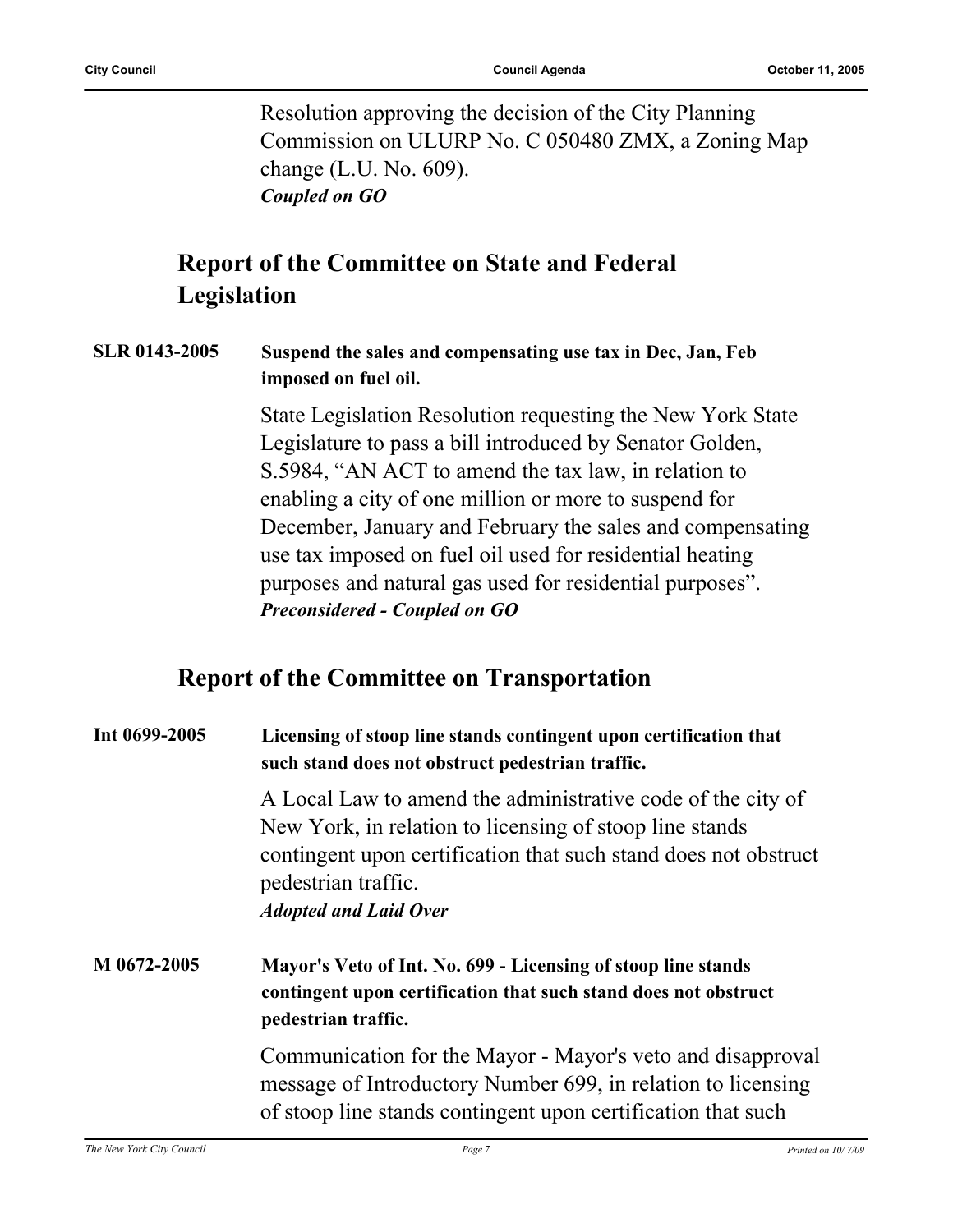stand does not obstruct pedestrian traffic. *Filed and Laid Over*

### **12. General Orders Calendar**

**Int 0521-2004-A In relation to procurement**

A Local Law to amend the New York City Charter, in relation to procurement. *Laid Over*

**T2004-0073 Commissioner of Deeds**

Commissioner of Deeds *Coupled on GO*

#### **Coupled on General Order Calendar**

#### **Finance**

| Int 0692-2005 | Amend the district plan of the Metrotech Area business<br>improvement district.<br>GO                            |
|---------------|------------------------------------------------------------------------------------------------------------------|
| Int 0669-2005 | Suspending the activation of parking meters on Sundays.<br>GO                                                    |
| M 0665-2005   | Mayor's Veto Message of Int. No. 669, Suspending the<br>activation of parking meters on Sundays.<br><b>Filed</b> |

## **Health**

**Int 0468-2004-A Assessing a fee in certain service industries in order to establish a city program to provide health care for workers.** *GO*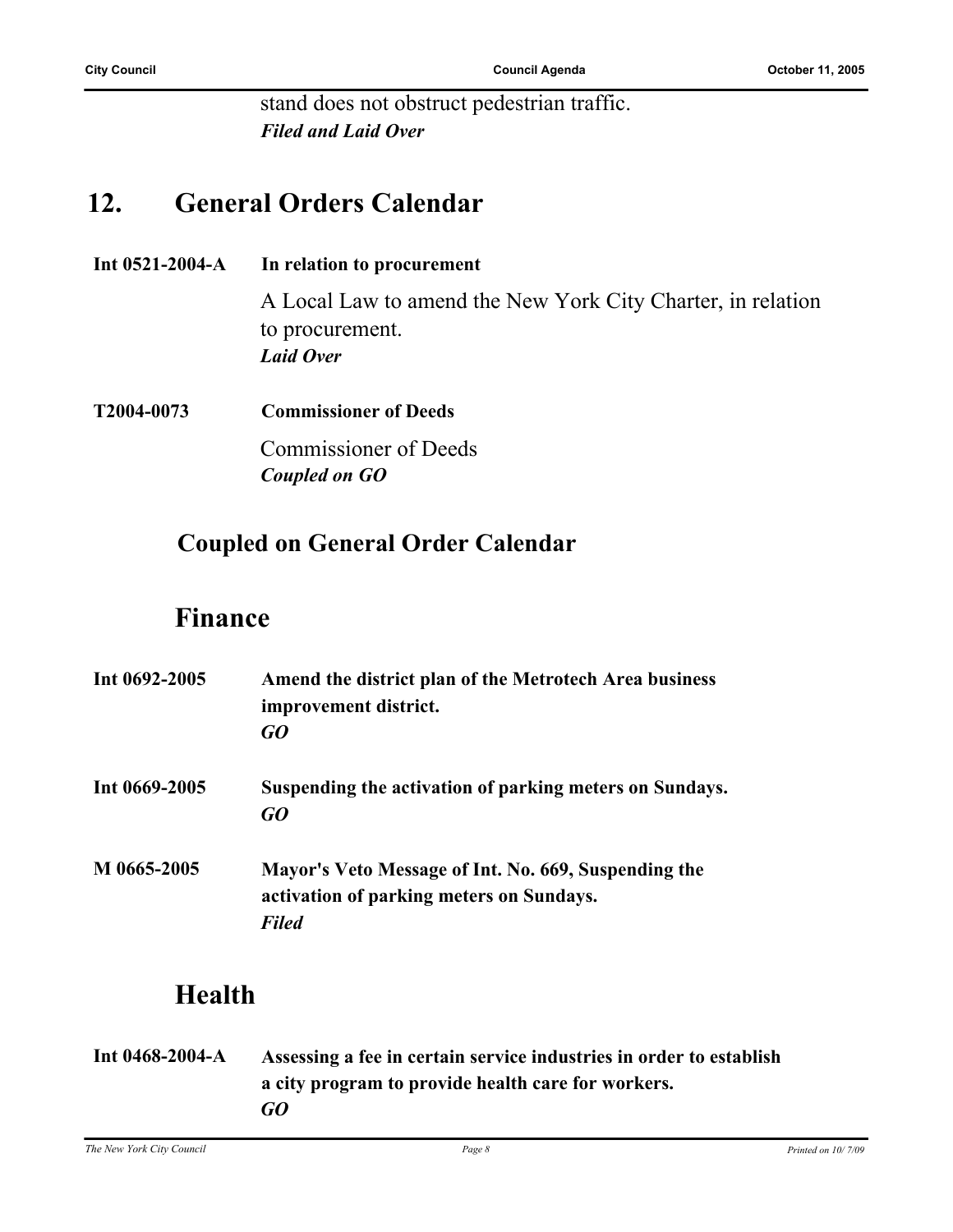| M 0671-2005     | Mayor's Veto of Int. No. 468-A - Assessing a fee in certain<br>service industries in order to establish a city program to provide<br>health care for workers.<br><b>Filed</b> |
|-----------------|-------------------------------------------------------------------------------------------------------------------------------------------------------------------------------|
| <b>Land Use</b> |                                                                                                                                                                               |
| Res 1200-2005   | LU 544 - ULURP, Commercial Overlay Elimination, Staten<br><b>Island (050453ZMR)</b><br>GO                                                                                     |
| Res 1201-2005   | LU 545 - ULURP, Commercial Overlay Elimination, Staten<br><b>Island (050454ZMR)</b><br>GQ                                                                                     |
| Res 1202-2005   | LU 548 - ULURP, Morris Park Rezoning, Bronx (050442ZMX)<br>GQ                                                                                                                 |
| Res 1203-2005   | LU 550 - School Construction, Jamaica Ave. & Richmond St.,<br>Queens (Non-ULURP no. 20065023SCK)<br>GO                                                                        |
| Res 1204-2005   | LU 554 - ULURP, 871 and 875 East 179th St., Bronx<br>(C050527HAX)<br>GO                                                                                                       |
| Res 1205-2005   | LU 560 - UDAAP, 254 East 125th Street, Manhattan<br>(20065052HAM)<br>GQ                                                                                                       |
| Res 1206-2005   | LU 572 - ULURP, Far West Village Rezoning, Manhattan<br>(060006ZMM)<br>GO                                                                                                     |
| Res 1207-2005   | LU 579 - ULURP, 764 E 176th St., Bronx (030370ZMX)<br>GO                                                                                                                      |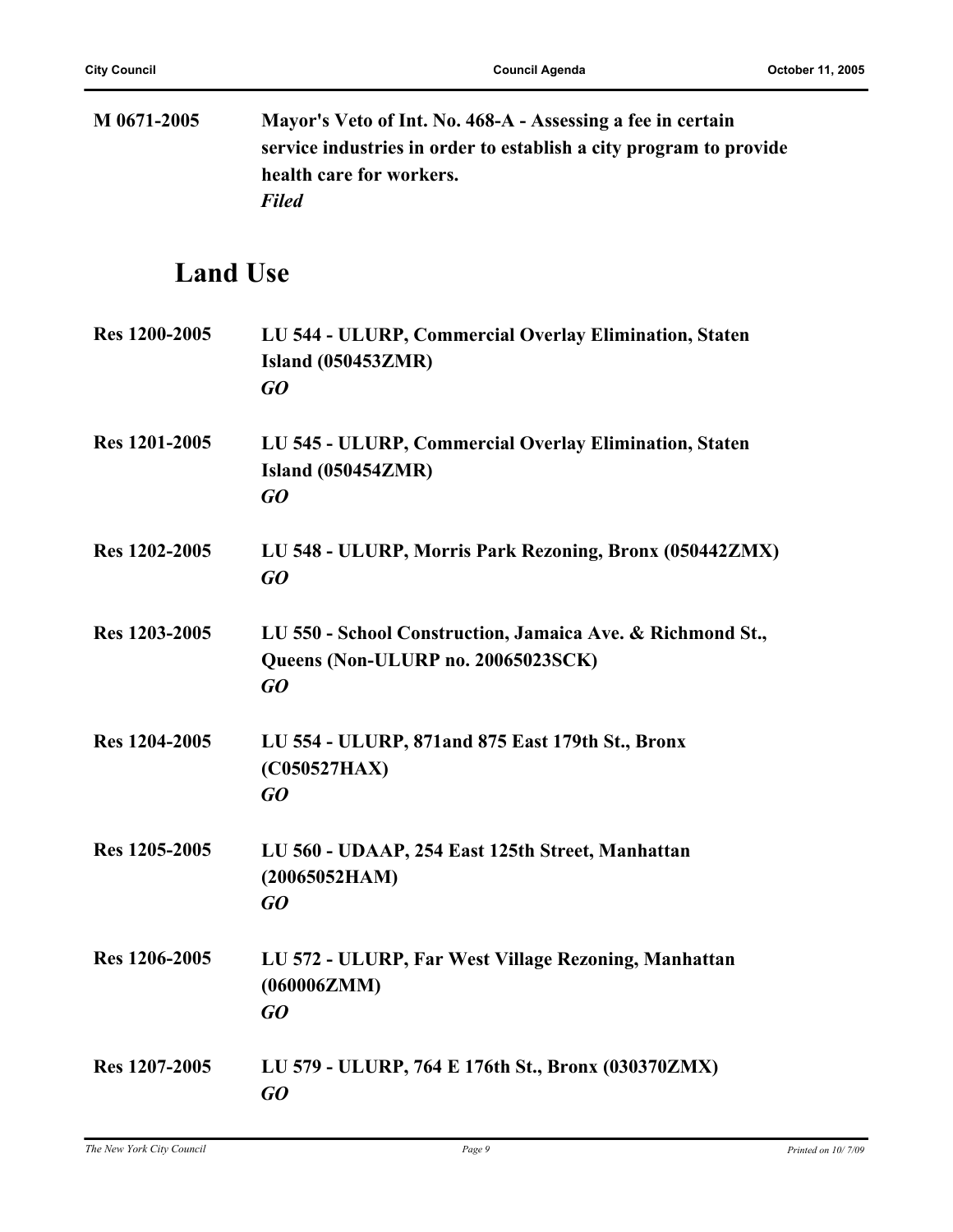| Res 1208-2005 | LU 580 - UDAAP, 81 West 172nd St., Bronx (20065057HAX)<br>GO                    |
|---------------|---------------------------------------------------------------------------------|
| Res 1209-2005 | LU 584 - Sidewalk Cafe, 106-03 Metropolitan Ave., Queens<br>(20055640TCQ)<br>GO |
| Res 1210-2005 | LU 602 - ULURP, 801 Neill Avenue, Bronx (20065071HAX)<br><b>Filed</b>           |
| Res 1211-2005 | LU 603 - ULURP, Ocean Dreams, Brooklyn (050393ZMK)<br>GO                        |
| Res 1212-2005 | LU 609 - ULURP, Riverdale on Hudson Rezoning, Bronx<br>(050480ZMX)<br>GO        |

### **State and Federal Legislation**

**SLR 0143-2005 Suspend the sales and compensating use tax in Dec, Jan, Feb imposed on fuel oil.** *Preconsidered - GO*

### **General Order Calendar**

**T2004-0073 Commissioner of Deeds** *GO*

#### **Introduction & Reading of Bills See Attached 13.**

## **14. Discussion of Resolutions**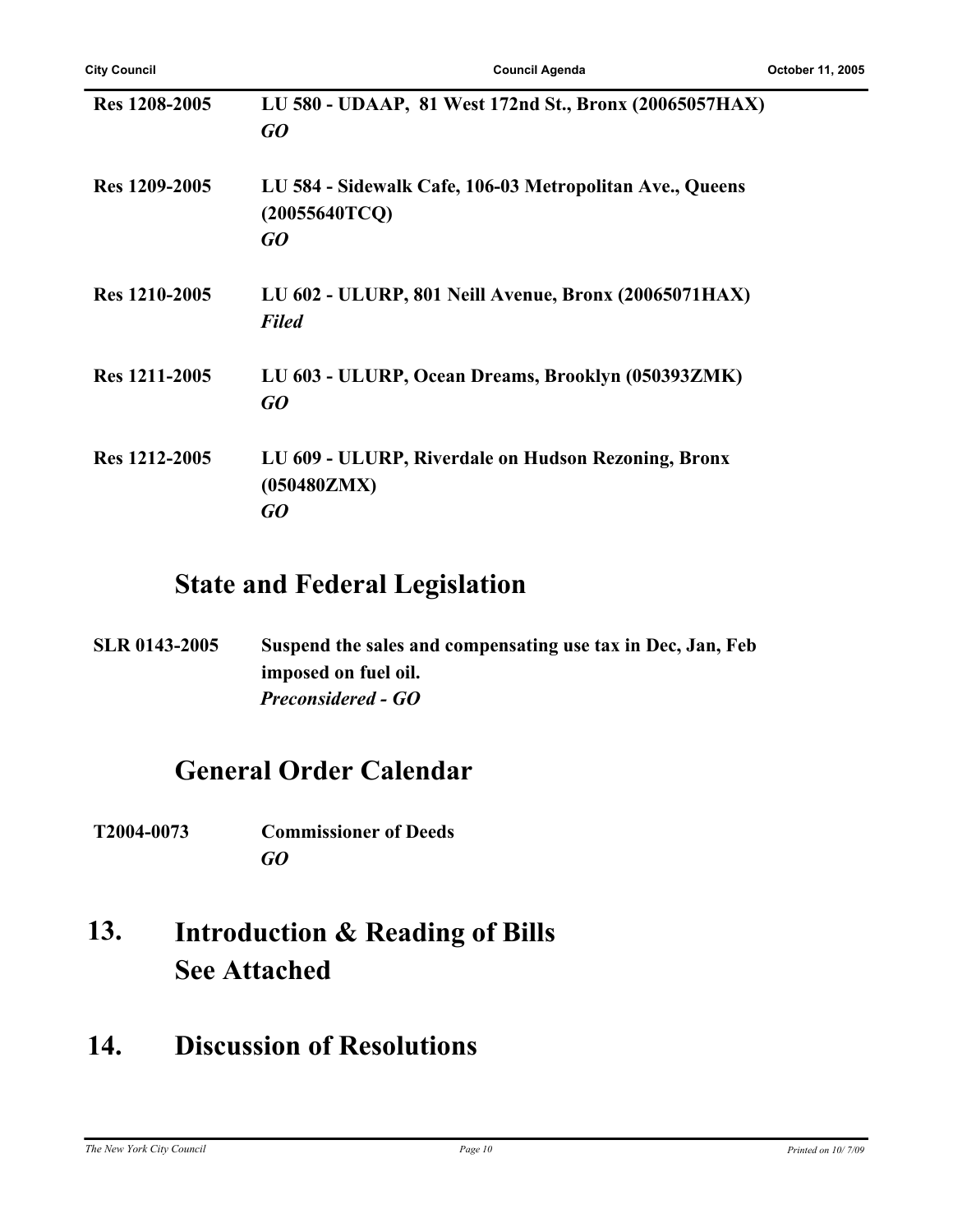#### **15. Resolutons** *None*

#### **16. General Discussion**

#### **17. Extension of Remarks**

#### **INTRODUCTION AND READING OF BILLS**

### **Int 0730-2005** *By Council Members Addabbo Jr., Comrie Jr., Fidler, Gonzalez, Jennings Jr., Liu, McMahon, Nelson, Palma, Recchia Jr., Stewart, Sanders Jr., Jackson and The Public Advocate (Public Advocate Gotbaum) (by request of the Mayor)* A Local Law to amend the administrative code of the city of New York, in relation to health insurance coverage for the surviving spouse or domestic partner and children of certain deceased department of transportation workers. *Civil Service and Labor* **Int 0731-2005** *By Council Members Comrie Jr., Liu, Jackson, Fidler, Nelson, Stewart and Weprin* A Local Law to amend the administrative code of the city of New York, in relation to establishing a citywide stoop line stand task force. *Transportation* **Res 1193-2005** *By Council Members Gentile, Barron, Comrie Jr., Fidler, James, Jennings Jr., Koppell, Liu, McMahon, Nelson, Palma, Recchia Jr., Stewart, Weprin and Jackson*

Resolution calling upon the Department of Consumer Affairs, in response to the disruption of Hurricanes Katrina and Rita, to examine the necessity of declaring gasoline in temporary short supply in order to protect consumers from price gouging and for the New York State Attorney General to vigilantly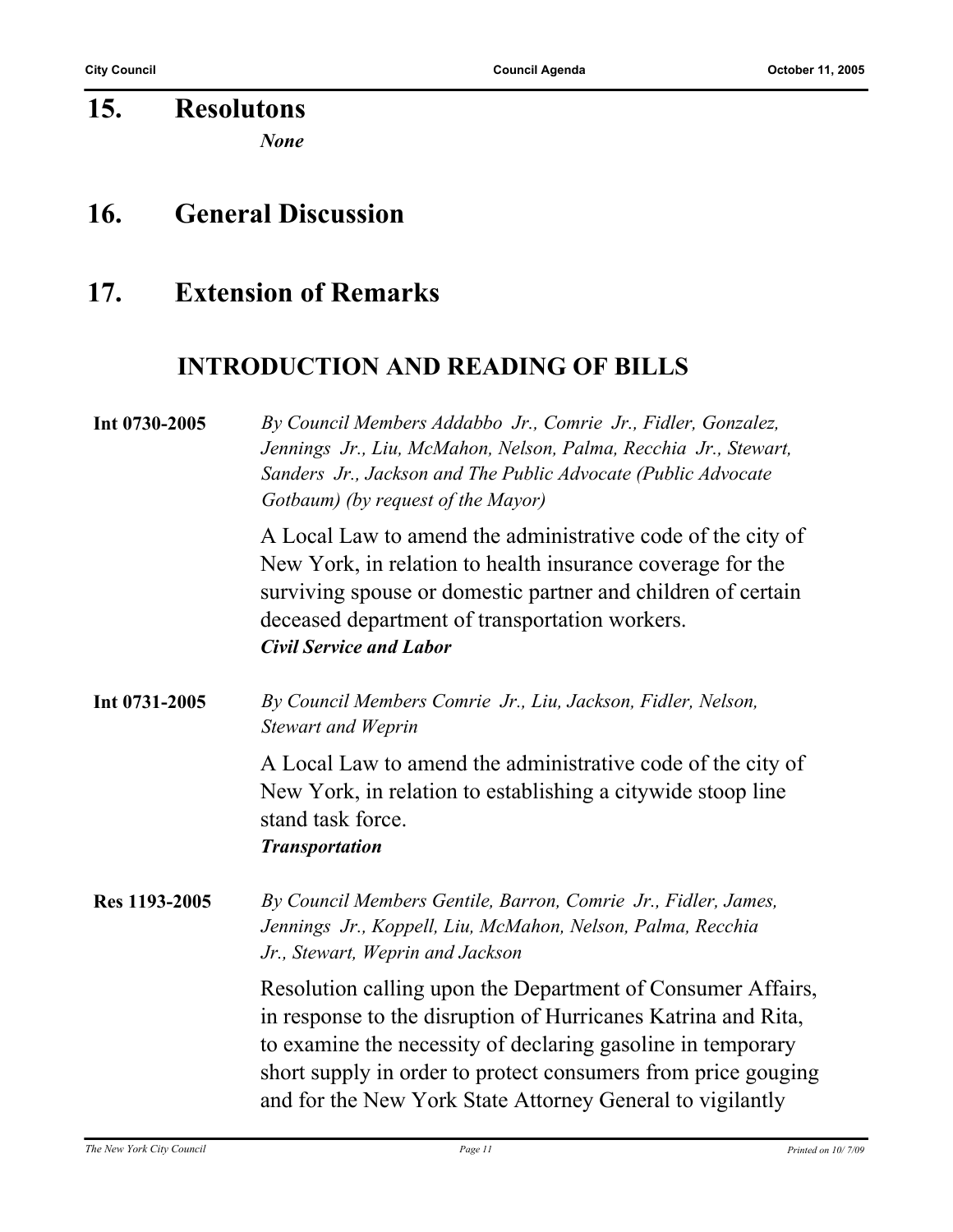| <b>City Council</b> | <b>Council Agenda</b>                                                                                                                                                                                                                                                                                                                        | October 11, 2005 |
|---------------------|----------------------------------------------------------------------------------------------------------------------------------------------------------------------------------------------------------------------------------------------------------------------------------------------------------------------------------------------|------------------|
|                     | continue investigating instances of potential price gouging.<br><b>Consumer Affairs</b>                                                                                                                                                                                                                                                      |                  |
| Res 1194-2005       | By Council Members Gentile, Barron, Comrie Jr., Fidler, James,<br>Jennings Jr., Nelson, Palma, Recchia Jr., Stewart, Weprin and<br>Jackson                                                                                                                                                                                                   |                  |
|                     | Resolution calling upon President Bush to continue utilizing<br>the Strategic Petroleum Reserve to mitigate the rising price of<br>fuel caused by Hurricanes Katrina and Rita, and to compel him<br>to consider alternative methods to help alleviate the concern<br>over possible record-high winter fuel costs.<br><b>Consumer Affairs</b> |                  |
| Res 1195-2005       | By Council Members James, Barron, Clarke, Comrie Jr., Fidler,<br>McMahon, Palma, Recchia Jr., Sears, Weprin and Jackson                                                                                                                                                                                                                      |                  |
|                     | Resolution commemorating the life and mourning the death of<br><b>Constance Baker Motley.</b><br><b>Cultural Affairs, Libraries &amp; International Intergroup Relations</b>                                                                                                                                                                 |                  |
| Int 0732-2005       | By Council Members McMahon, Gentile, Oddo, Avella, Fidler, Liu,<br>Nelson, Recchia Jr. and Gallagher                                                                                                                                                                                                                                         |                  |
|                     | A Local Law to authorize the levy and collection of real<br>property taxes at rates that are ten percent below the rates for<br>fiscal year 2006 adopted on June 30, 2005.<br><b>Finance</b>                                                                                                                                                 |                  |
| Int 0733-2005       | By Council Members Recchia Jr., James, Liu and Palma                                                                                                                                                                                                                                                                                         |                  |
|                     | A Local Law to amend the New York City Charter in relation<br>to the addition of various City siting categories subject to the<br>uniform land use review procedure.<br><b>Land Use</b>                                                                                                                                                      |                  |
| Res 1196-2005       | By Council Members Rivera, Barron, Gonzalez and Palma                                                                                                                                                                                                                                                                                        |                  |
|                     | Resolution calling upon the New York State Legislature to<br>adopt legislation that would require that all preparatory<br>procedures necessary for laser hair removal be performed                                                                                                                                                           |                  |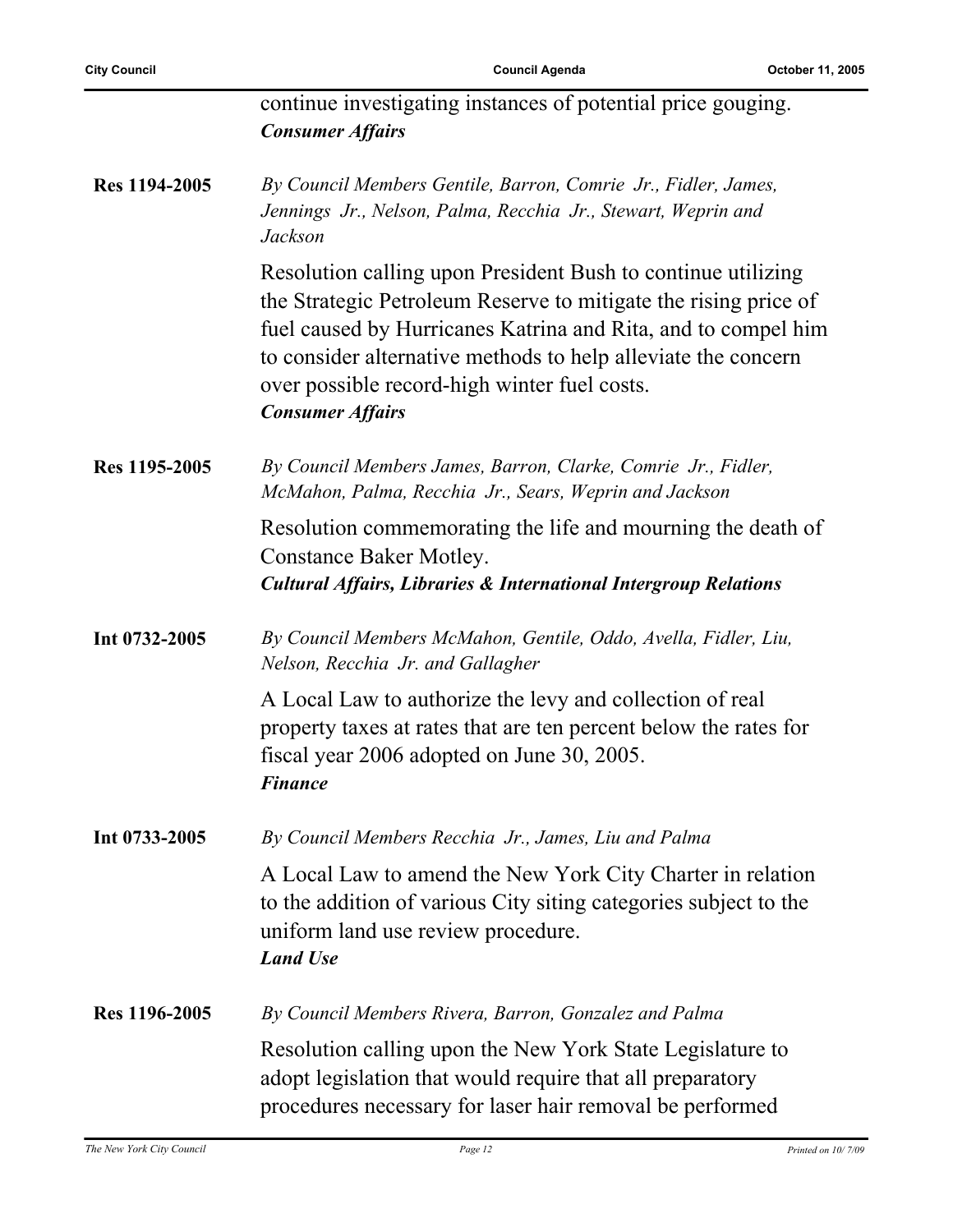$\overline{a}$ 

|                      | under the direct supervision of a physician properly trained and<br>licensed in such hair removal procedure.<br><b>Health</b>                                                                                                                                                                                                                                                                                                                                                        |
|----------------------|--------------------------------------------------------------------------------------------------------------------------------------------------------------------------------------------------------------------------------------------------------------------------------------------------------------------------------------------------------------------------------------------------------------------------------------------------------------------------------------|
| <b>SLR 0143-2005</b> | By Council Members Rivera, Weprin, McMahon, Sears, Gentile,<br>Fidler, Comrie Jr., Gonzalez, Jennings Jr., Liu, Nelson and The<br>Public Advocate (Public Advocate Gotbaum)                                                                                                                                                                                                                                                                                                          |
|                      | State Legislation Resolution requesting the New York State<br>Legislature to pass a bill introduced by Senator Golden,<br>S.5984, "AN ACT to amend the tax law, in relation to<br>enabling a city of one million or more to suspend for<br>December, January and February the sales and compensating<br>use tax imposed on fuel oil used for residential heating<br>purposes and natural gas used for residential purposes".<br><b>Preconsidered - State and Federal Legislation</b> |
| Res 1197-2005        | By Council Members Sears, Barron, Liu, Weprin and Jackson                                                                                                                                                                                                                                                                                                                                                                                                                            |
|                      | Resolution in support of H. Res. 313, which urges the<br>President to authorize the transfer of ownership of one of the<br>bells taken from the town of Balangiga on the island of Samar,<br>Philippines in 1901, and currently displayed at F.E. Warren<br>Air Force Base in Wyoming, to the people of the Philippines.<br><b>Cultural Affairs, Libraries &amp; International Intergroup Relations</b>                                                                              |
| Res 1198-2005        | By Council Members Vallone Jr., Gonzalez, James, Liu and Palma                                                                                                                                                                                                                                                                                                                                                                                                                       |
|                      | Resolution denouncing the use of fur by all clothing makers<br>and the inhumane manner in which the animals used for fur are<br>killed.<br><b>Consumer Affairs</b>                                                                                                                                                                                                                                                                                                                   |
| Int 0734-2005        | By Council Members Yassky, Brewer, James, Liu, Palma and<br>Seabrook                                                                                                                                                                                                                                                                                                                                                                                                                 |
|                      | A Local Law to amend the administrative code of the city of<br>New York, in relation to replacement cycles for taxicabs.<br><b>Transportation</b>                                                                                                                                                                                                                                                                                                                                    |